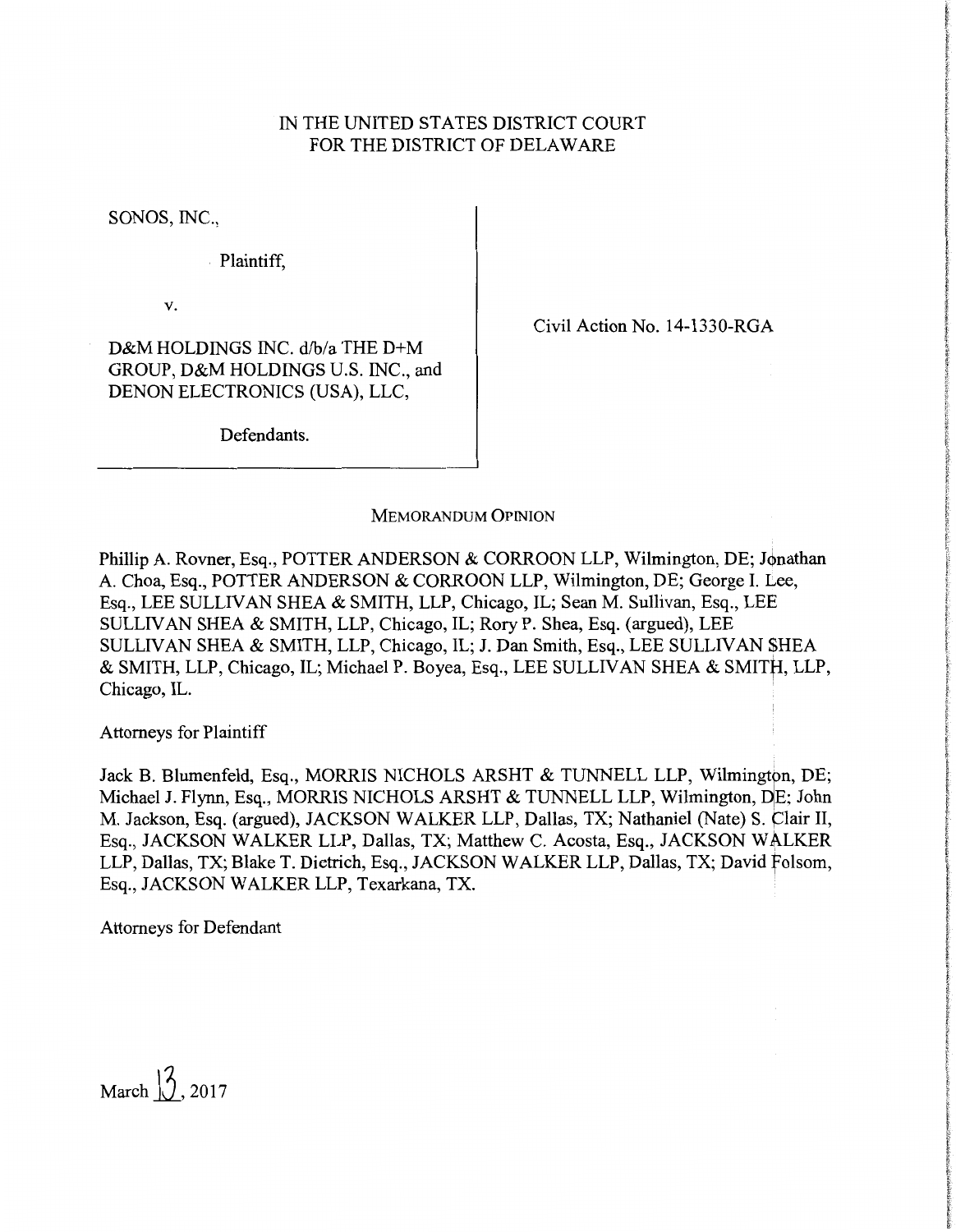Ruhard G. anduns **REWS, U.S. DISTRICT JUDGE:** 

Presently before the Court is Defendants' Partial Motion for Judgment on the Pleadings for Lack of Patent-Eligible Subject Matter. (D.1. 116). The issues have been fully briefed. (D.I. 117, 119, 124). The Court held oral argument on November 14, 2016. (D.I. 206) ("Hr'g|Tr."). For the reasons that follow, the Court will deny Defendants' motion.

### **I. BACKGROUND**

Plaintiff filed this patent infringement lawsuit against Defendant on October 14, 2014.

(D.I. 1). Plaintiffhas asserted a total of twelve patents in this suit. (D.I. 102). Defendants have moved for partial judgment on the pleadings with respect to four of the asserted patents, alleging that the patents are directed to ineligible subject matter.  $(D.I. 117)$ . The patents at issue in this motion are U.S. Patent Nos. 8,588,949 ("the '949 patent"), 7,571,014 ("the '014 patent"), 9,202,509 ("the '509 patent"), and 9,219,959 ("the '959 patent").

The parties refer to the '949 and '014 patents collectively as the Volume patents. The '949 patent is directed to a multimedia controller and method for adjusting volume levels in a multi-zone system through the use of a user interface. The summary of the invention section of the specification describes the invention as follows:

In general, the present invention pertains to controlling a plurality of multimedia players, or simply players, in groups. According to one aspect of the present invention, a mechanism is provided to allow a user to group some of the players according to a theme or scene, where each of the players is located in a zone. Wherl the scene is activated, the players in the scene react in a synchronized manner.

('949 patent at 2:28-34). The '014 patent is similarly directed to a method and apparatus for controlling multimedia players in a multi-zone system. The invention is described in the specification as follows:

In general, the present invention pertains to control of audio characteristics of a plurality of multimedia players, or simply players, from a controller. The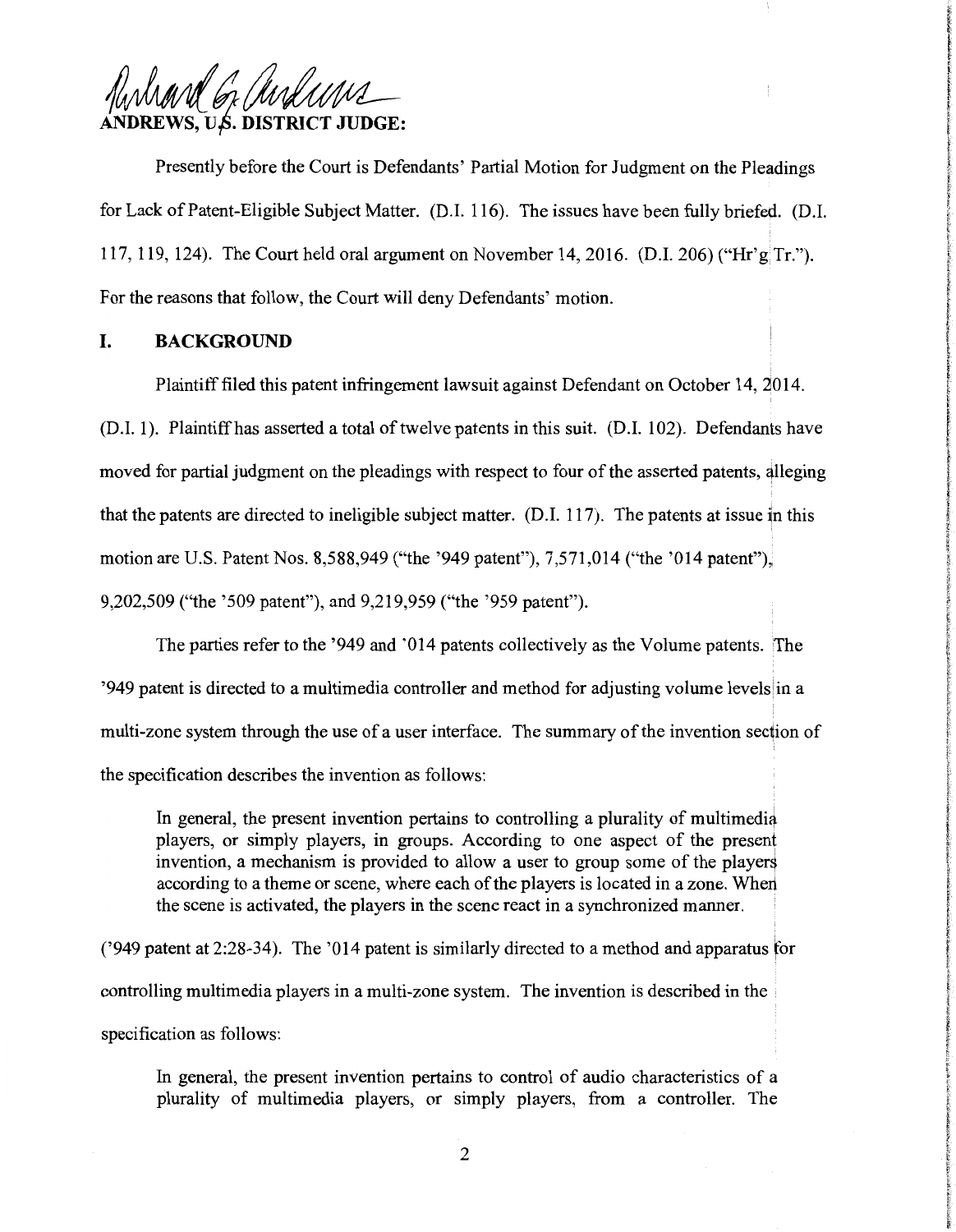characteristics include, but are not limited to, an audio source and an audio volume being played in each of the players. In particular, the present invention enables the user to remotely control the audio characteristics of the players either as a group or as an individual player.

('014 patent at 2:24-31).

The parties refer to the '509 and '959 patents collectively as the Pairing patents. The

'509 patent is directed to methods for grouping and pairing networked audio players. The

specification describes the invention as follows:

In general, the present invention pertains to controlling a plurality of multimedia players, or simply players, in groups. . . . [I]ndividual players may be paired or grouped to stimulate [sic] a multi-channel listening environment. In [sic] instead of grouping selected players to play back an audio item, a user is allowed to activate one of the players to process the data of the audio item, essentially separating the data into individual streams, each of the streams representing a single-sound track and being played back in one of the players, thus creating a multi-channel listening environment with the selected players.

('509 patent at 2:26-27, 2:59-67). The '959 patent is similarly directed to devices and methods

for grouping, consolidating, and pairing networked audio players. The invention is described in

the specification as follows:

In brief summary, the embodiments described herein provide technology for grouping, consolidating, and pairing individual playback devices to create or enhance a multi-channel listening environment. Particularly, the embodiments described herein enable two or more playback devices to be paired, such that multichannel audio is achieved or enhanced. Such embodiments may be used to produce stereo sound or other audio environments suitable for audio content encoded with more than two channels, such as for certain kinds of television, movies, and music.

('959 patent at 2:54-63).

#### **II. LEGALSTANDARD**

Section 101 of the Patent Act defines patent-eligible subject matter. It provides:

"Whoever invents or discovers any new and useful process, machine, manufacture, or

composition of matter, or any new and useful improvement thereof, may obtain a patent therefor,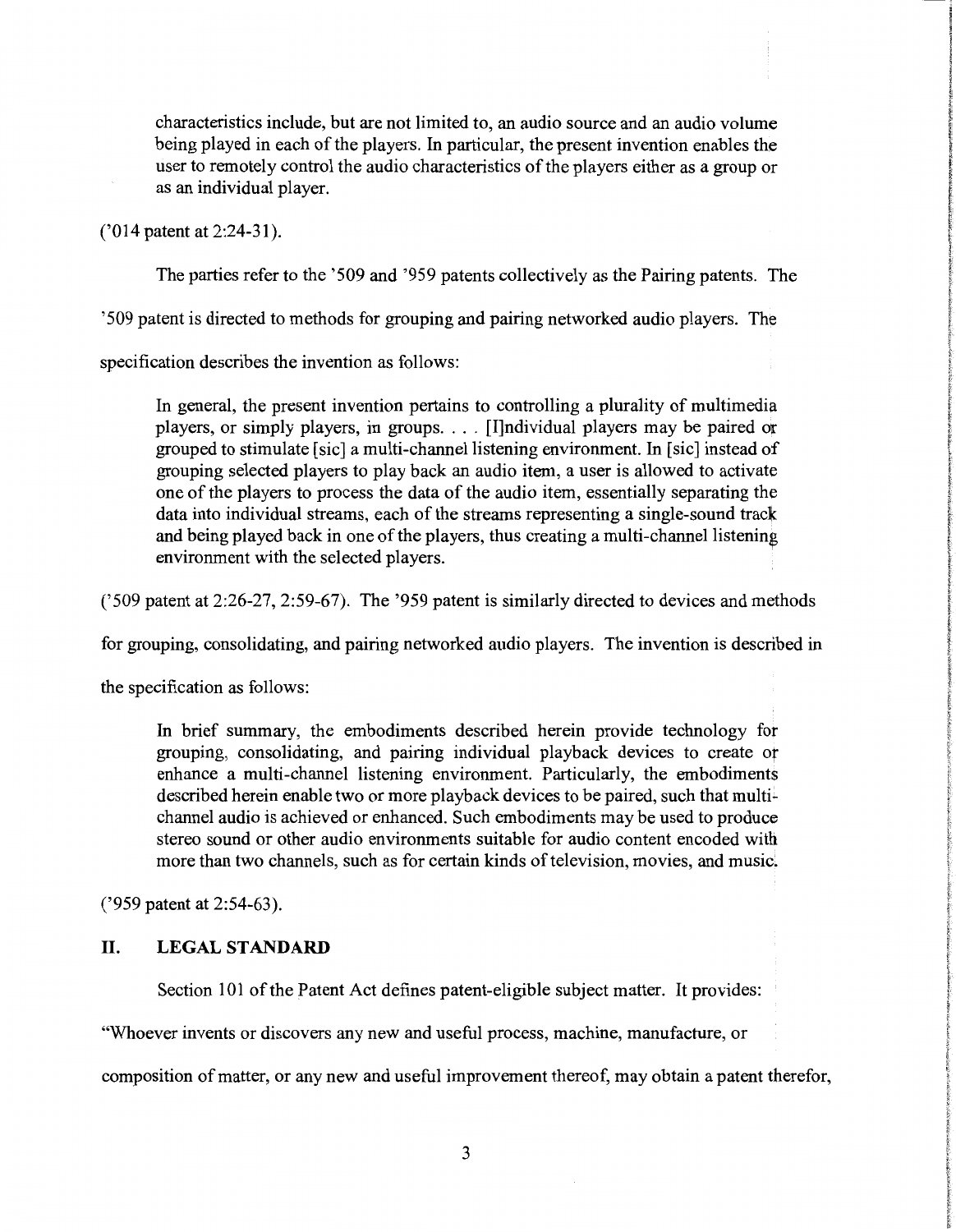subject to the conditions and requirements of this title." 35 U.S.C. § 101. The Supreme Court has recognized an implicit exception for three categories of subject matter not eligible for patentability-laws of nature, natural phenomena, and abstract ideas. *Alice Corp. Pty. v. CLS Bank Int'l,* 134 S. Ct. 2347, 2354 (2014). The purpose of these carve outs is to protect the "basic tools of scientific and technological work." *Mayo Collaborative Servs. v. Prometheus Labs., Inc.*, 132 S. Ct. 1289, 1293 (2012). "[A] process is not unpatentable simply because it contains a law of nature or a mathematical algorithm," as "an application of a law of nature or mathematical formula to a known structure or process may well be deserving of patent protection." *Id.* at 1293-94 (internal quotation marks and emphasis omitted). In order "to transform an unpatentable law of nature into a patent-eligible application of such a law, one must do more than simply state the law of nature while adding the words 'apply it.'" *Id.* at 1294 (emphasis omitted).

The Supreme Court recently reaffirmed the framework laid out in *Mayo* "for distinguishing patents that claim laws of nature, natural phenomena, and abstract ideas from I those that claim patent-eligible applications of those concepts." Alice, 134 S. Ct. at 2355. First, I the court must determine whether the claims are drawn to a patent-ineligible concept. *Id.* i If the answer is yes, the court must look to "the elements of the claim both individually and as an 'ordered combination'" to see if there is an "'inventive concept' $-i.e.,$  an element or combination of elements that is 'sufficient to ensure that the patent in practice amounts to significantly more than a patent upon the [ineligible concept] itself." *Id.* (alteration in original). "A claim that recites an abstract idea must include 'additional features' to ensure 'that the [claim] is more than a drafting effort designed to monopolize the [abstract idea]."" *Id.* at 2357 (alterations in original) (quoting *Mayo,* 132 S. Ct. at 1297). "[S]imply appending conventional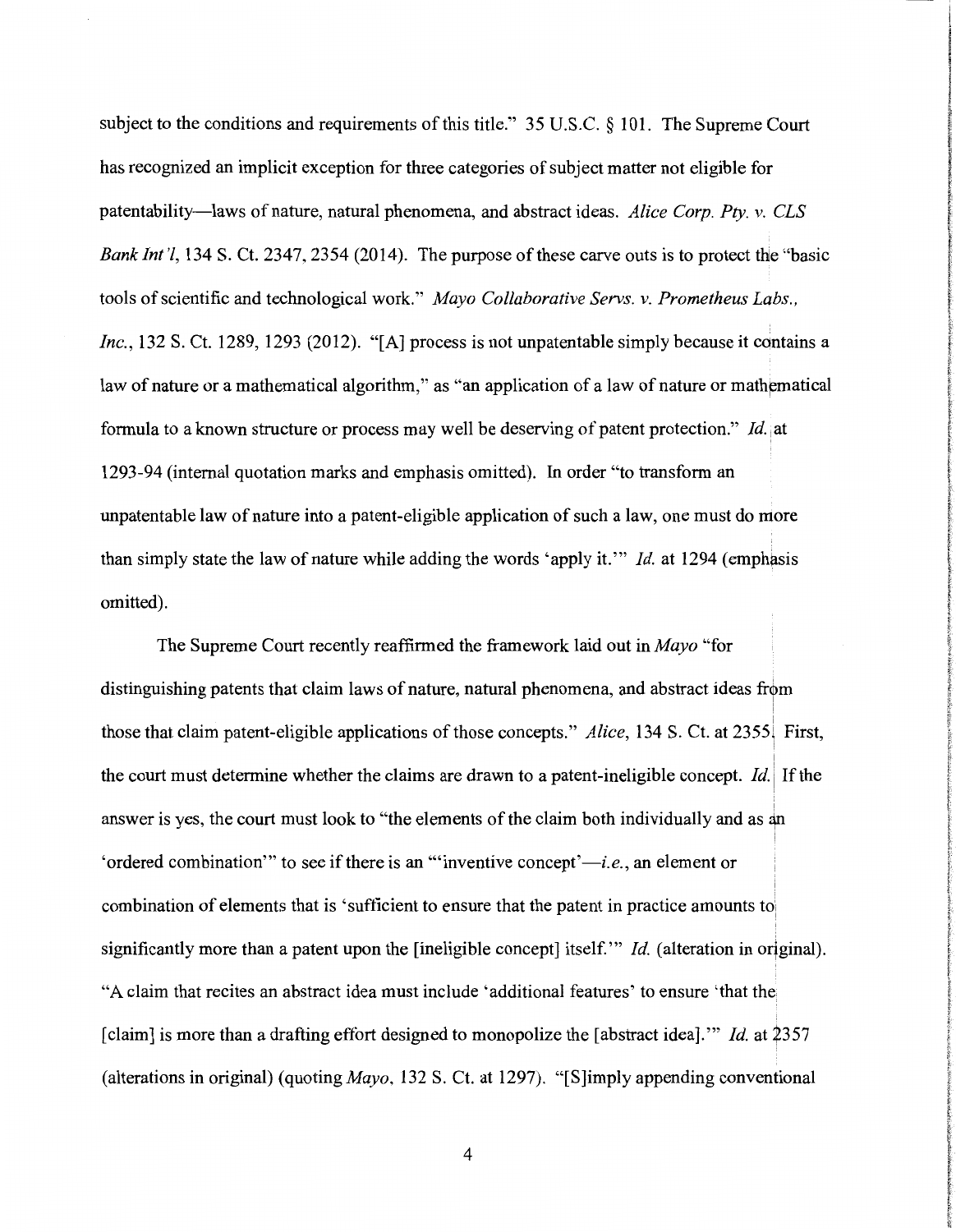steps, specified at a high level of generality, to ... abstract ideas cannot make those ... ideas patentable." *Mayo*, 132 S. Ct. at 1300. Further, "the prohibition against patenting abstract ideas cannot be circumvented by attempting to limit the use of [the idea] to a particular technological environment." *Alice*, 134 S. Ct. at 2358 *(quoting Bilski v. Kappos, 561 U.S. 593, 610-11*)  $(2010)$ ). Thus, "the mere recitation of a generic computer cannot transform a patent-ineligible abstract idea into a patent-eligible invention." *Id.* For this second step, the machine-ortransformation test can be a "useful clue," although it is not determinative. *Ultramercial, Inc. v. Hulu, LLC,* 772 F.3d 709, 716 (Fed. Cir. 2014), *cert. denied,* 135 S. Ct. 2907 (2015).

 $\cdot$  .

Patent eligibility under  $\S$  101 is a question of law suitable for resolution on a motion for judgment on the pleadings. Amdocs (Israel) Ltd. v. Openet Telecom, Inc., 841 F.3d 1288, 1293 (Fed. Cir. 2016). The Federal Circuit follows regional circuit law for motions for judgment on the pleadings. *Id.* Under Third Circuit law, a Rule 12(c) motion for judgment on the pleadings is reviewed under the same standard as a Rule  $12(b)(6)$  motion to dismiss when the Rule  $12(c)$ motion alleges that the plaintiff failed to state a claim upon which relief can be granted. *Revell v.* i *Port Auth., 598 F.3d 128, 134 (3d Cir. 2010); Turbe v. Gov't of the Virgin Islands, 938 F.2d 427,* 428 (3d Cir. 1991). The court must accept the factual allegations in the complaint and take them in the light most favorable to the non-moving party. *Erickson v. Pardus*, 551 U.S. 89, 94 (2007); *Christopher v. Harbury,* 536 U.S. 403, 406 (2002).

The Federal Circuit has held that the district court is not required to individually address i claims not asserted or identified by the non-moving party, so long as the court identifies al representative claim and "all the claims are substantially similar and linked to the same abstract idea." *Content Extraction & Transmission LLC v. Wells Fargo Bank, Nat. Ass'n,* 776 F.3d 1343, 1348 (Fed. Cir. 2014) (internal quotation marks omitted).

I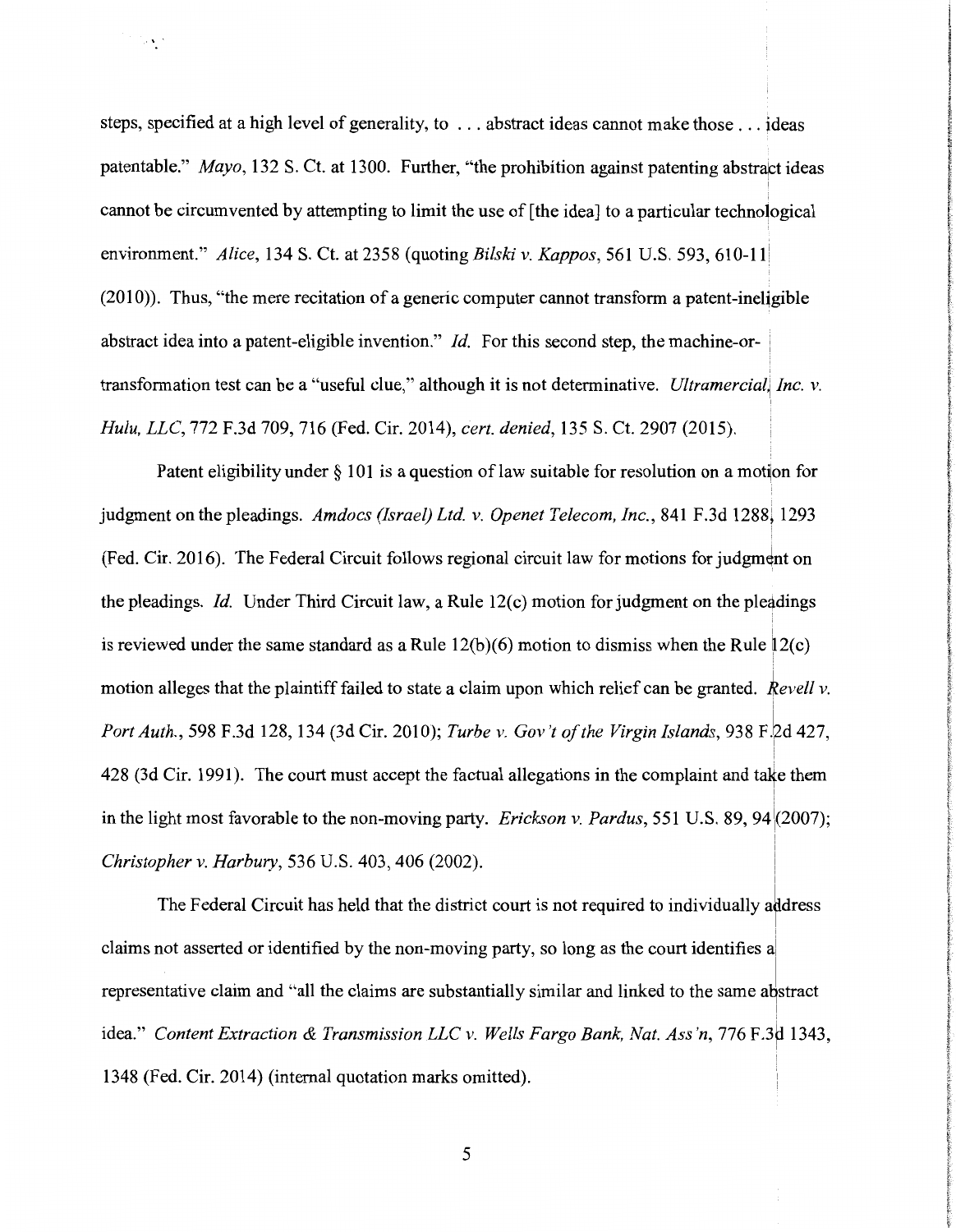## **III. DISCUSSION**

## **A. The Volume Patents**

The '949 patent contains three independent claims: claim 1, claim 8, and claim 15. In

briefing Defendants argued, and, at oral argument Plaintiff agreed, that claim 1 is representative.

(Hr'g Tr. at  $61:6-9$ ).<sup>1</sup> Claim 1 reads:

1. A multimedia controller including a processor, the controller configured to:

provide a user interface for a player group, wherein the player group includes a plurality of players in a local area network, and wherein each player is an independent playback device configured to playback a multimedia output from a multimedia source;

accept via the user interface an input to facilitate formation of the player group, wherein the input to facilitate formation of the player group indicates that at least two of the plurality of players in the local area network are to be included in the player group for synchronized playback of a multimedia output from the same multimedia source;

for any individual player in the player group, accept via the user interface a player-specific input to adjust a volume of that individual player, wherein the player-specific input to adjust the volume of that individual player causes that individual player to adjust its volume; and

accept via the user interface a group-level input to adjust a volume associated with the player group, wherein the group-level input to adjust the volume associated with the player group causes each of the players in the player group to adjust its respective volume.

('949 patent, claim 1 ).

The '014 patent contains four independent claims, three of which have been asserted:

claim 1, claim 16, and claim 38. In briefing Defendants argued, and, at oral argument Plaintiff

agreed, that claim 1 is representative. (Hr'g Tr. at  $61:6-9$ ). Claim 1 reads:

1. A method for controlling a plurality of players, the method comprising: displaying on a screen a first list showing at least available players;

 $1$  At oral argument on November 14, 2016, the parties were directed to submit additional briefing to the extent that they felt claim I of each of these patents was not representative of any of the asserted dependent claims. (Hr'g Tr. at 62 :5-8). The parties waited until February 1, 2017 to propose substantial additional briefing on this issue in a Joint Stipulation. (D.I. 224). On February 2, I denied the parties' Joint Stipulation, finding that the parties had waived any argument that claim 1 of each patent is not representative. (D.I. 225).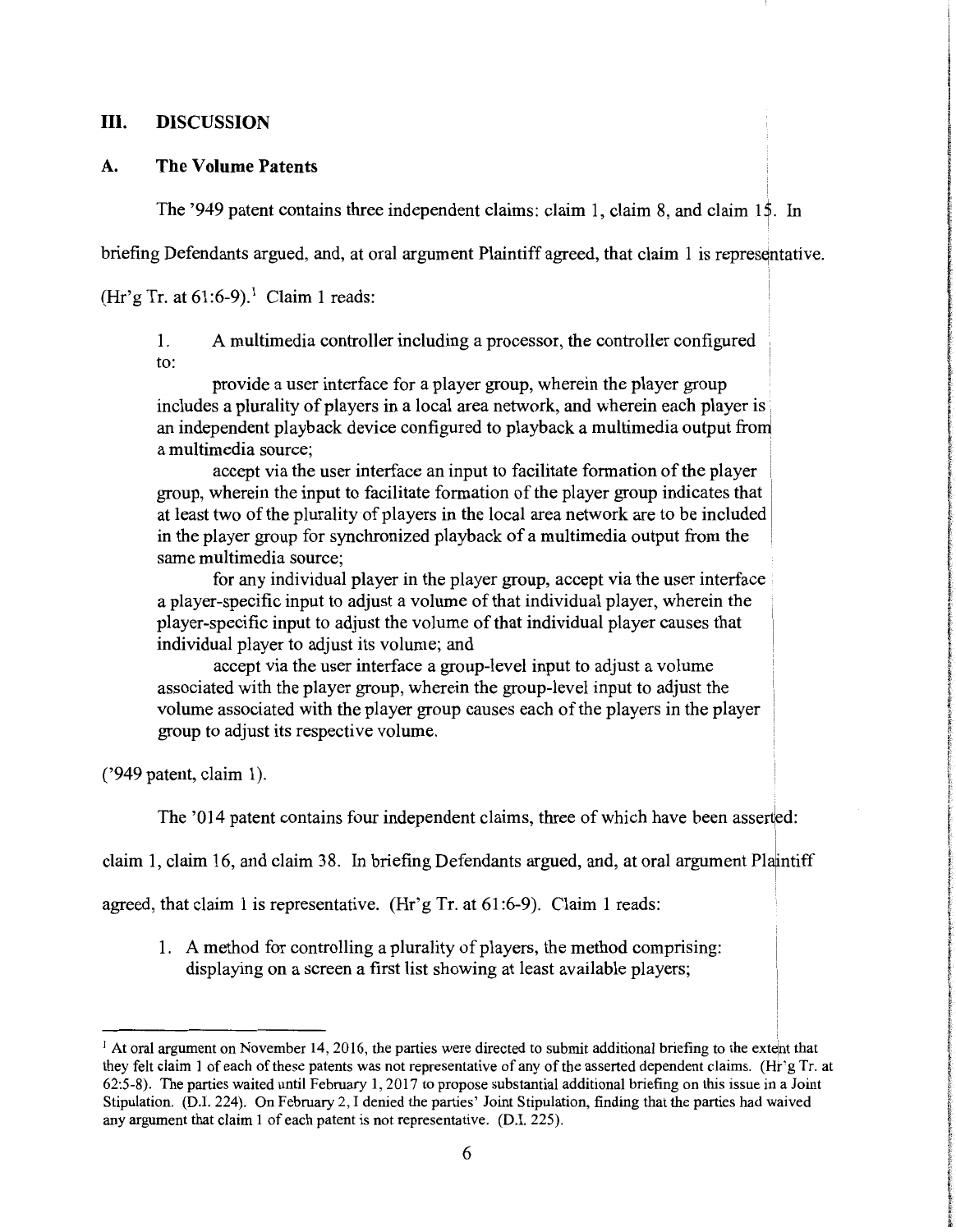displaying, when at least one of the players is selected as a zone group head, on the screen a second list showing at least some of the players that are eligible to be grouped with the zone group head;

forming a zone group started with the zone group head, after one or more players from the at least some of the players are selected to join the zone group; and

synchronizing all players in the zone group;

adjusting a volume meter represented by an averaged value of audio volumes of the players in the group, wherein said adjusting of the volume meter includes changing a volume of each of the group of players synchronously in accordance with an adjustment made by a user.

 $('014 patent, claim 1).$ 

"First, we determine whether the claims at issue are directed to [an abstract idea]." *Alice*, I 134 S. Ct. at 2355. "The 'abstract ideas' category embodies 'the longstanding rule that an idea of itself is not patentable."' *Id.* (internal quotation marks omitted) (quoting *Gottschalk* v.j *Benson,* 409 U.S. 63, 67 (1972)). "The Supreme Court has not established a definitive rule to determine what constitutes an 'abstract idea' sufficient to satisfy the first step of the *Mayo/Alice*  inquiry." *Enfish, LLC v. Microsoft Corp.,* 822 F.3d 1327, 1334 (Fed. Cir. 2016). The Supreme ! Court has recognized, however, that "fundamental economic practice[s]," *Bilski*, 561 U.S. at 611, I "method[s] of organizing human activity," *Alice*, 134 S. Ct. at 2356, and mathematical algorithms, *Benson,* 409 U.S. at 64, are abstract ideas. In navigating the parameters of sufh categories, courts have generally sought to "compare claims at issue to those claims already I found to be directed to an abstract idea in previous cases." *Enfish*, 822 F.3d at 1334. "But in I determining whether the claims are directed to an abstract idea, we must be careful to avoid oversimplifying the claims because '[a]t some level, all inventions  $\dots$  embody, use, reflect, rest ! upon, or apply laws of nature, natural phenomena, or abstract ideas."' *In re TL! Commc 'ns LLC Patent Litig., 823 F.3d 607, 611 (Fed. Cir. 2016) (alterations in original) (quoting <i>Alice, 134 S.* Ct. at 2354).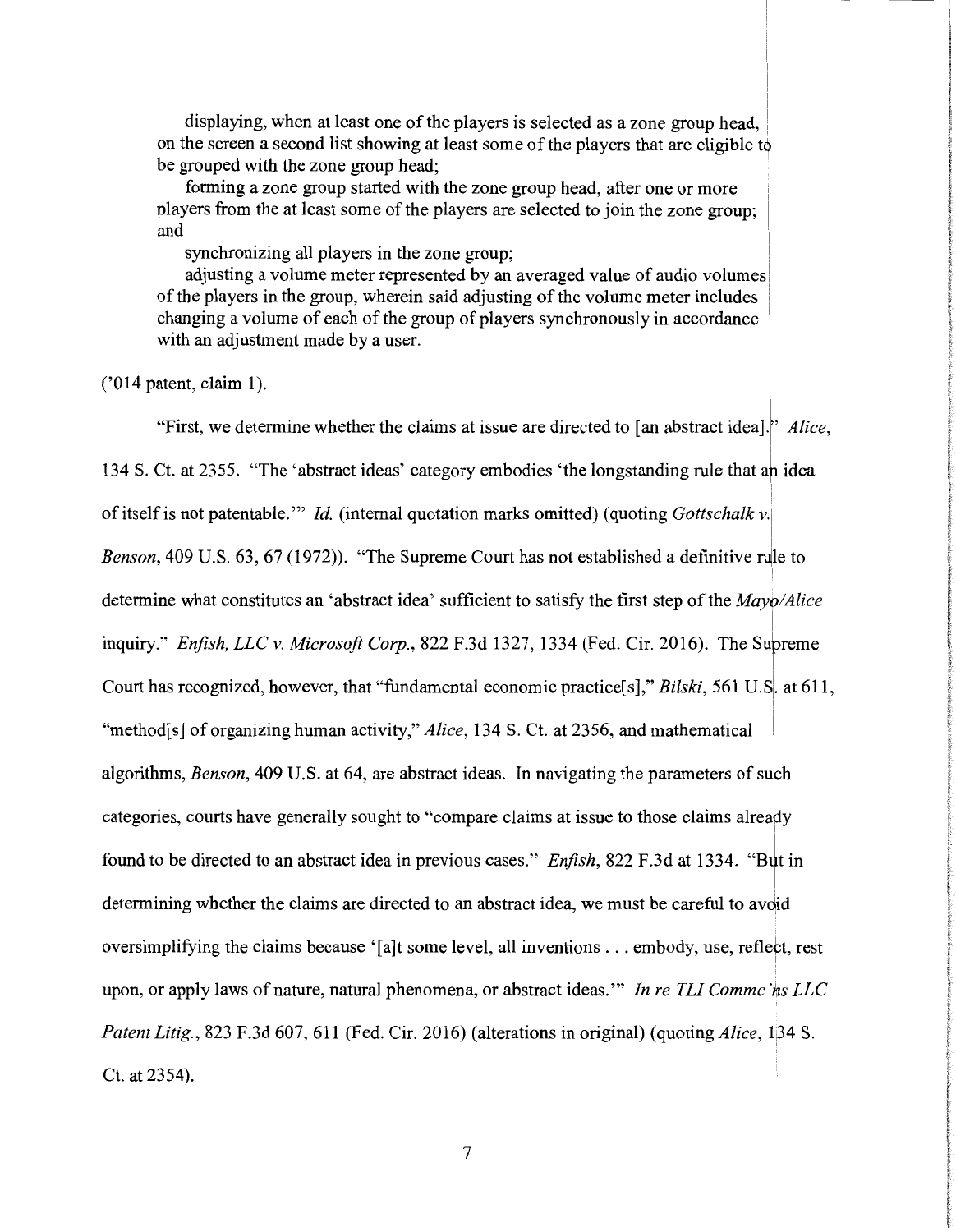Defendants assert that the "Volume patents are directed to the abstract idea of 'controlling audio settings for multiple audio devices."" (D.I. 117 at 13). Defendants contend that, like the concept of collecting and storing data in *Content Extraction*, the Volume patents seek to claim a concept that is "very basic" and "fundamental to the entire technological field described in the Asserted Patents." (Id. at 14). According to Defendants, the claimed method "can be manually performed by a human." *(Id.).* Defendants also argue that the asserted claims of the '014 patent encompass prior art devices because the claims are not limited to wirdessly networked audio players. *(Id.* at 15).

Plaintiff counters that Defendants are oversimplifying in characterizing the invention. I (D.I. 126 at 12). Plaintiff asserts that the invention embodies "a concrete and tangible corcept limited to a specific technological field and it is tethered to specific devices." *(Id.* at 13). Plaintiff further asserts that the invention discloses new functionality and is not simply an automation of steps previously performed by humans. *(Id.)* Finally, Plaintiff objects to Defendants' characterization of the "network" as encompassing prior art hardwired audio systems. *(Id.* at 10). Plaintiff contends, rather, that the claims are limited to audio players on a data network. *(Id.).* 

I agree with Plaintiff that Defendants have advanced an oversimplified characterization of the allegedly abstract idea. "Under step one of *Mayo/Alice*, the claims are considered in their entirety to ascertain whether their character as a whole is directed to excluded subject mater." *Internet Patents*, 790 F.3d at 1346. As the Federal Circuit has cautioned, "courts 'must be ! careful to avoid oversimplifying the claims' by looking at them generally and failing to aqcount i for the specific requirements of the claims." *McRO, Inc. v. Bandai Namco Games America Inc.*, 837 F.3d 1299, 1313 (Fed. Cir. 2016) (quoting *TL! Commc 'ns,* 823 F.3d at 611).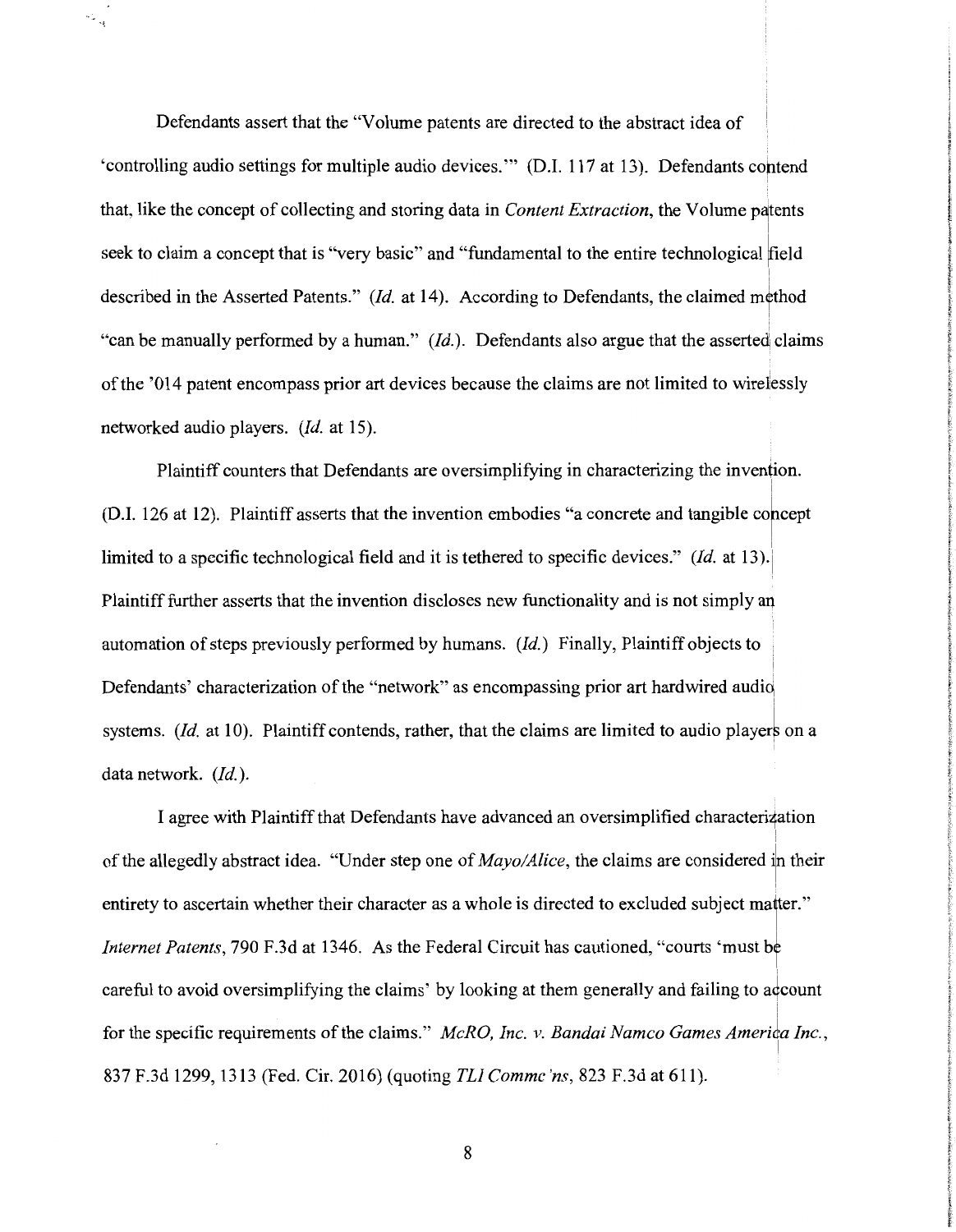As support for their proposed characterization, Defendants cite to several cases they claim are similar to this one. Many of these cases are inapplicable, however, as they are directed to the abstract idea of collecting, organizing, and storing data. *See TLI Commc'ns*, 823 F<sub>1</sub>3d at 613 (claims directed to abstract idea of classifying, organizing, and storing digital images"); *Content Extraction,* 776 F.3d at 1347 (claims drawn to abstract idea of collecting, recognizing, and storing data); *Digitech Image Techs., LLC v. Elecs.for Imaging, Inc.,* 758 F.3d 1344) 1350 I  $(Fed. Cir. 2014)$  (claims drawn to abstract idea of "organizing information through mathematical correlations" where claims "not tied to a specific structure or machine"); *Visual Memory LLC v. NVIDIA Corp.*, 2016 WL 3041847, at \*4 (D. Del. May 27, 2016), *appeal docketed*, No. 16-2254  $($ Fed. Cir. June 28, 2016) (claims drawn to "abstract idea of categorical data storage"). In order to make the argument that these cases are similar to this one, Defendants offer additional alternative characterizations of the alleged abstract idea, arguing the Volume patents are firected to "organizing and manipulating electronic information" (D.1. 117 at 15) or, alternatively, "organizing and distributing information." *(Id. at 16)*. These alternative characterizations are a far cry from, and oversimplified to a greater degree than, "controlling audio settings for multiple audio devices." *(Id.* at 13).

I think these claims are far more specific and limited than Defendants argue. For example, claim 1 of the '014 patent could only be considered to encompass collecting and organizing information if I were to restrict my analysis to the first two limitations involving I displaying lists of available players. This is inappropriate. Considering the claim in its entirety reveals that there is more to the claim than organizing information. Rather, the third limitation calls for "forming a zone group," an action that involves controlling actual devices and effecting a fundamental alteration in how the plurality of zone players are networked together. The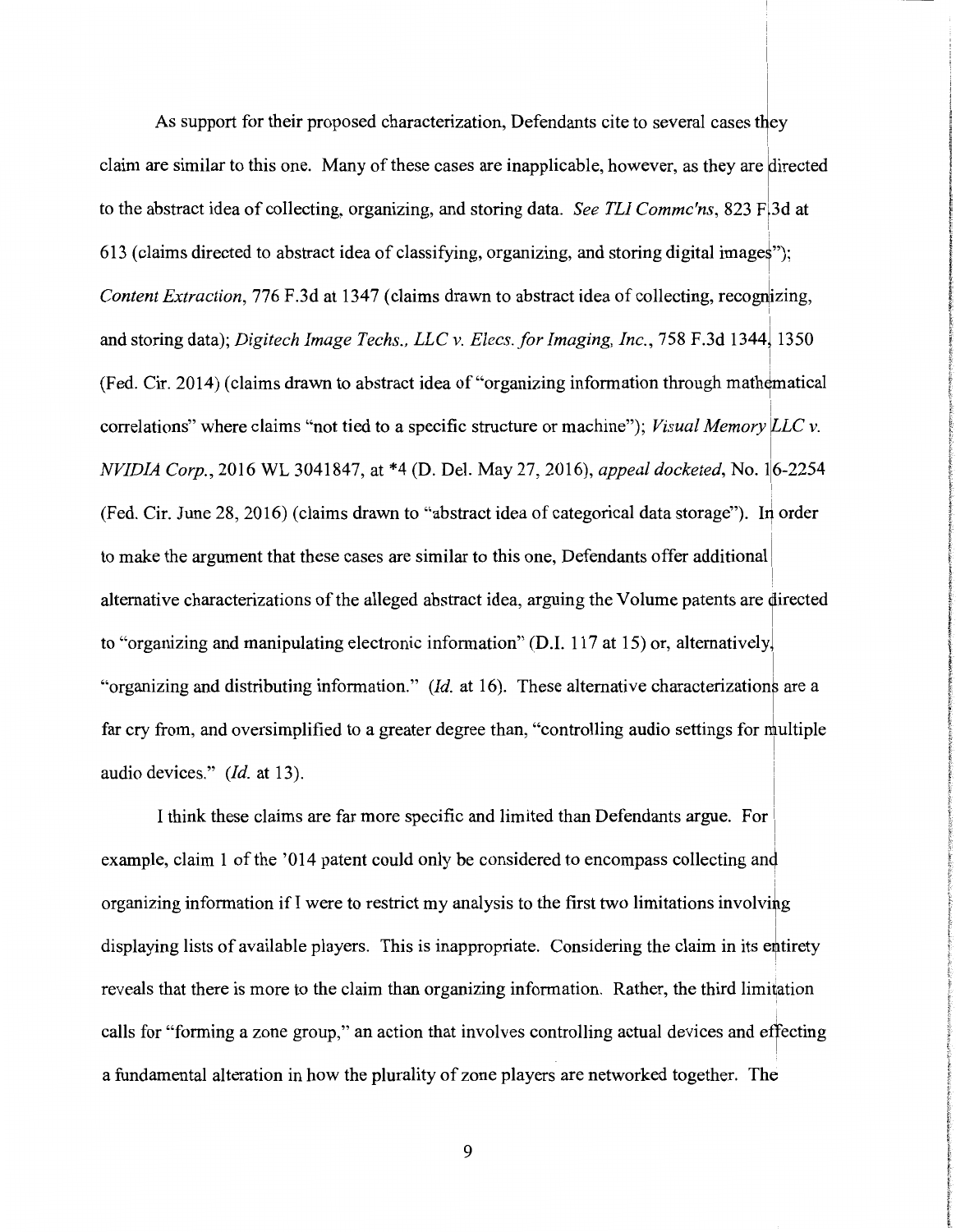remaining limitations involve controlling the zone players that have been grouped together, also actions that are not accurately characterized as organizing information. Similarly, claim 1 of the '949 patent claims a controller that provides a user interface allowing for the formation of groups of zone players and control of these players. To characterize this claim as being drawn to "organizing and distributing information" is a gross oversimplification. Defendants' arguments ignore tangible limitations that are tied to specific devices. I am not persuaded.

For similar reasons, I reject Defendants' argument that the concept claimed is fundamental to the entire field. The claims of both Volume patents relate not to the field of audio devices generally, but only to methods and devices for controlling the specific "players" referenced in the claims. I have already construed the term "player" to mean "data network device configured to process and output audio." (D.I. 219 at 9). Claim 1 of each of the Volume Patents, therefore, requires concrete, tangible components, specifically a "plurality of players," where the players are the specific devices described in the patents. Only under Defendants' oversimplified characterization of these patents could the claimed concept be considered fundamental to the technological field.

Defendants further argue that these patents are similar to those invalidated in *TL! Commc'ns.* (Hr'g Tr. at 5:21-6:10). In *TLI*, the claims were found to be abstract at step one because they were "directed to the use of conventional or generic technology in a nascentlbut I well-known environment, without any claim that the invention reflects an inventive solution to I any problem presented by combining the two" rather than being directed to "a specific improvement to computer functionality." *TL! Commc 'ns,* 823 F.3d at 612. Importantly, however, the specification of the patent at issue in *TLI* did not "provide any technical details for I the tangible components." *Id.* In contrast, the claims of the Volume patents are not directed to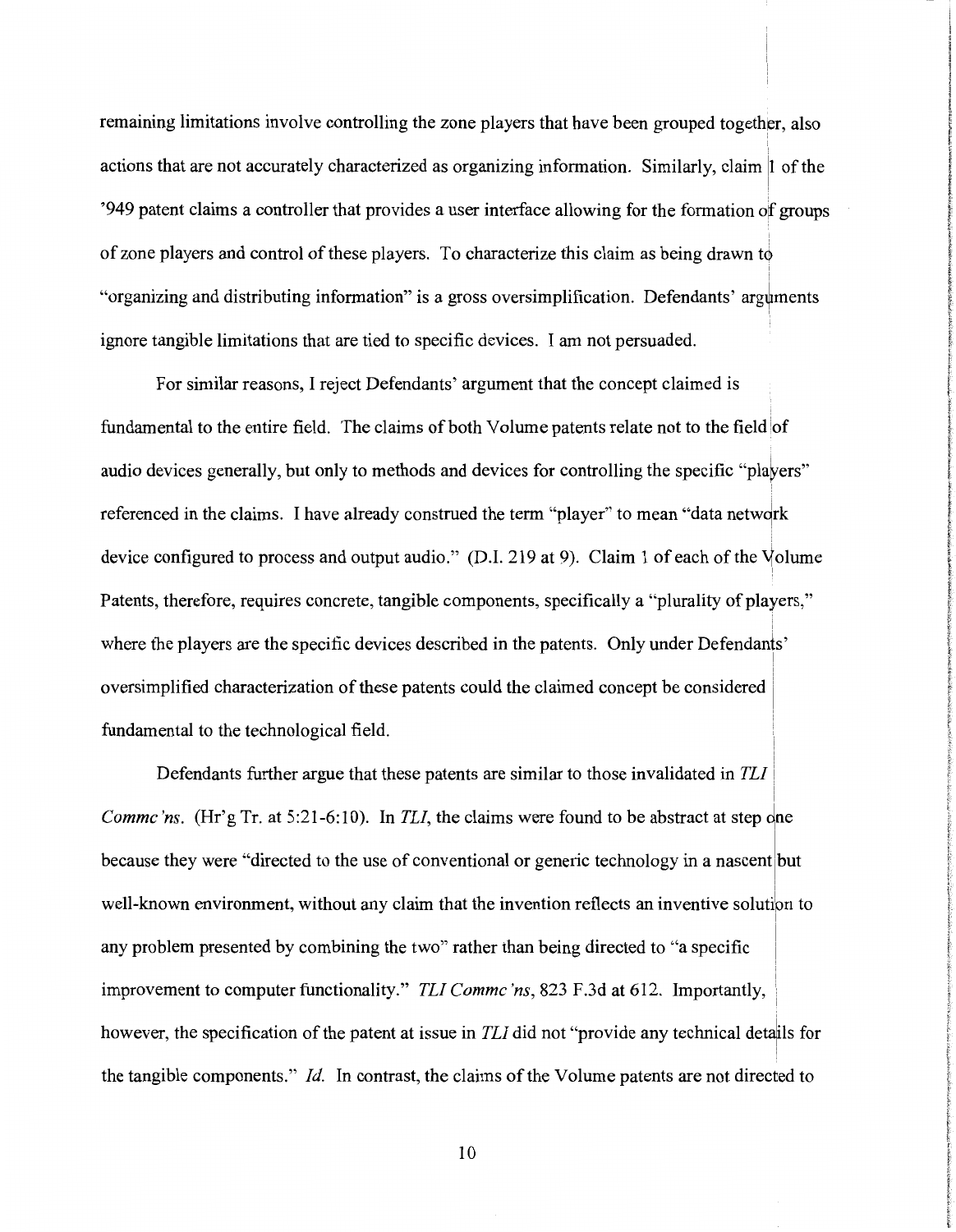"generic technology." They are directed to controllers and networked audio players that are described in detail in the specifications. ('014 patent at 6:18-8:49; '959 patent at 7:8-13:10). Furthermore, the specifications of both Volume patents describe the problems presented and solved by these inventions as "dynamically managing the ad hoc creation and deletion of groups" of audio players and "control of the audio players as a group." ('014 patent at 2:3-6; '949 patent at  $2:10-13$ ). Although Defendants attempt to argue that this is a "manufactured problem," I do I I not think TLI is analogous to this case both because the Volume patents are directed to specific rather than generic technology and present a specific improvement to the existing technology.

Defendants next argue that "each of the recited steps can be manually performed by a I human." (D.I. 117 at 14). However, Defendants do not explain how a human could manually accomplish this feat. Nor could they. Performing the method of claim 1 of the '014 patent requires the following steps: 1) displaying a list of available players on a screen; 2) if one of the players is a zone head, displaying on the screen a second list of players that could be grouped with the zone head; 3) forming a group by selecting some of the players to group with the zone head; 4) synchronizing the players in the group; and 5) using the controller to synchronously adjust the volume of all of the grouped players. Even setting aside the steps involving displaying lists on a screen, it seems clear that in order to form a group in step 3 in a hard wired system contemplated by Defendants, a user would need to re-wire the audio system each time a new group is formed. Forming and changing the composition of player groups in real time simply by making a few selections on the screen of a device is not something a human could do manually in a hard wired system.

Similarly, claim 1 of the '949 patent is a device claim for a controller used to form and control groups of audio players. Defendants' arguments that a human could perform the actions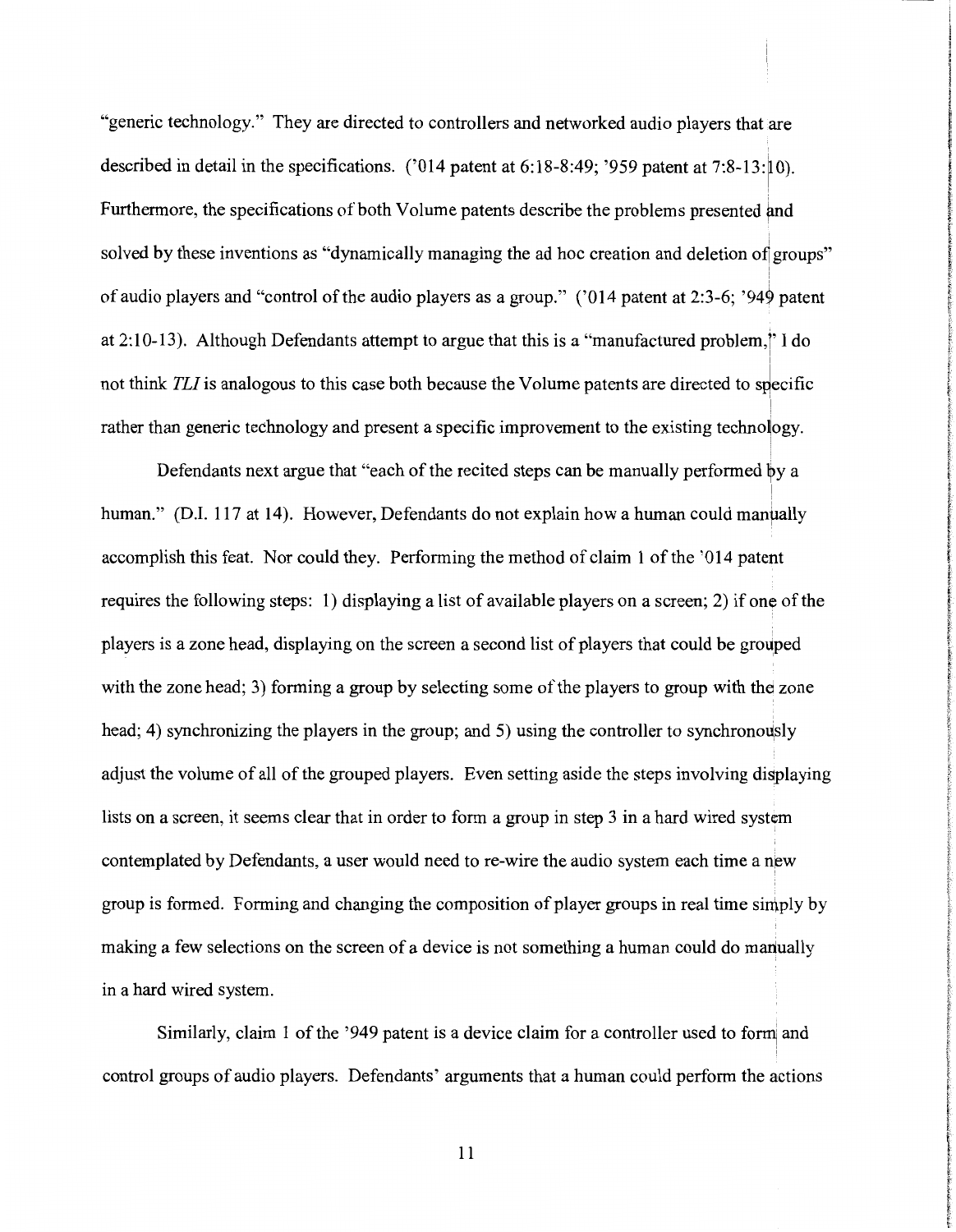the device is said to perform is at best illogical. Defendants "provided no evidence that the process previously used [to group audio speakers] is the same as the process required by the claims." *McRO, Inc.,* 837 F.3d at 1314. As in *McRO,* the prior art method of grouping and controlling audio devices *(i.e.* by hardwiring them into the desired configuration) "would not be within the scope of the claims" because it does not involving using a controller with a user interface to view lists of available devices on the data network that are then grouped and controlled synchronously. Furthermore, unlike in *McRO,* the method is not implemented on a general purpose computer. Rather, as discussed above, the method is directed to specific devices that are described and claimed in the patents.

It seems to me that the invention as claimed in each of the Volume patents repres¢nts a substantial improvement over the existing technology – the invention described in the patents allows for the audio devices to be grouped and regrouped in real time simply using a user interface to select the desired members of the groups without the need for altering any hard wiring in the physical system. This is not simply a "more efficient" method of doing something already done by humans. It is a method that provides for capabilities far beyond what a traditional hardwired system offers. Plaintiff does not contend that audio speakers are a new technology. What is claimed, however, is not a traditional speaker; rather, the claims are directed to an improvement to the existing technology for grouping and controlling audio speakers. Furthermore, the claims are grounded in a specific device – the player/zone player/playback device that is described in the patent and that I previously construed to mean "data network device configured to process and output audio." (D.I. 219 at 9).

Finally, Defendants argue that the claims of the '014 patent "encompass the admitted prior art of hard-wired traditional multi-zone systems." (D.I. 117 at 15). I am not persuaded that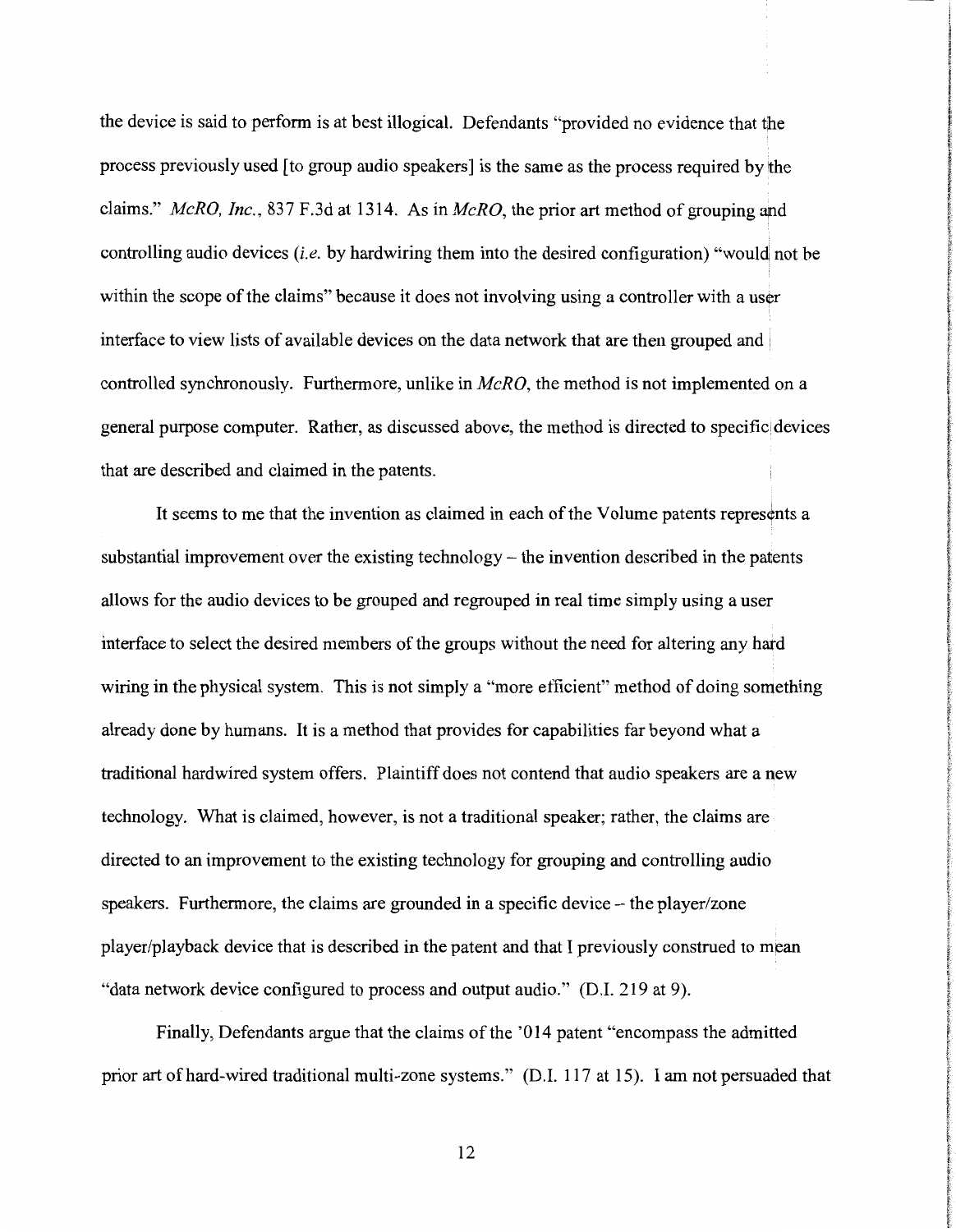this is true for many of the same reasons I have already explained above. Whether it is true or not, however, is irrelevant in the context of this motion because "section 101 eligibility should not become a substitute for a patentability analysis related to prior art, adequate disclosure, or the other conditions and requirements of Title 35." *Research Corp. Tech., Inc. v. Microsoft Corp.,*  627 F.3d 859, 868 (Fed. Cir. 2010).

For the reasons given above, I find that the Volume patents claim patent-eligible subject

matter under § 101. Having found that the claims are not drawn to an abstract idea under step

one, it is unnecessary for me to proceed to step two.

#### **B. The Pairing Patents**

The '509 patent contains three independent claims: claim 1, claim 11, and claim 23. In

briefing Defendants argued, and at oral argument Plaintiff agreed, that claim 1 is representative.

(Hr'g Tr. at  $61:6-9$ ).<sup>2</sup> Claim 1 reads:

### 1. A method comprising:

identifying, via a controller, a plurality of playback devices on a local area network (LAN), wherein at least one of the plurality of playback devices is configured to request an audio data stream from a source device in response to receipt of a command via the controller over the LAN;

instructing, via the controller over the LAN, at least one of the plurality of playback devices to process the requested audio data stream into at least one of a first and a second channel of the requested audio data stream and to reproduce a respective one of the first and the second channel, wherein the plurality of playback devices, when grouped, provide multi-channel sound, such that a first playback device in the group of the plurality of playback devices is configured as part of the group to reproduce the first channel of the requested audio data stream for the group and a second playback device in the group of the plurality of playback devices is configured as part of the group to reproduce the second channel of the requested audio data stream for the group; and

displaying, via the controller, an indication that each of the plurality of playback devices is configured to reproduce a respective channel.

 $2$  At oral argument, the parties were directed to submit additional briefing to the extent that they felt claim 1. of the '509 patent and claim 14 of the '959 patent were not representative of any of the asserted dependent claims. (Hr'g Tr. at 62:5-8). The parties waited until February 1, 2017 to propose substantial additional briefing on this issue in a Joint Stipulation. (D.I. 224). On February 2, I denied the parties' Joint Stipulation, finding that the parties had waived any argument that these claims are not representative. (D.I. 225).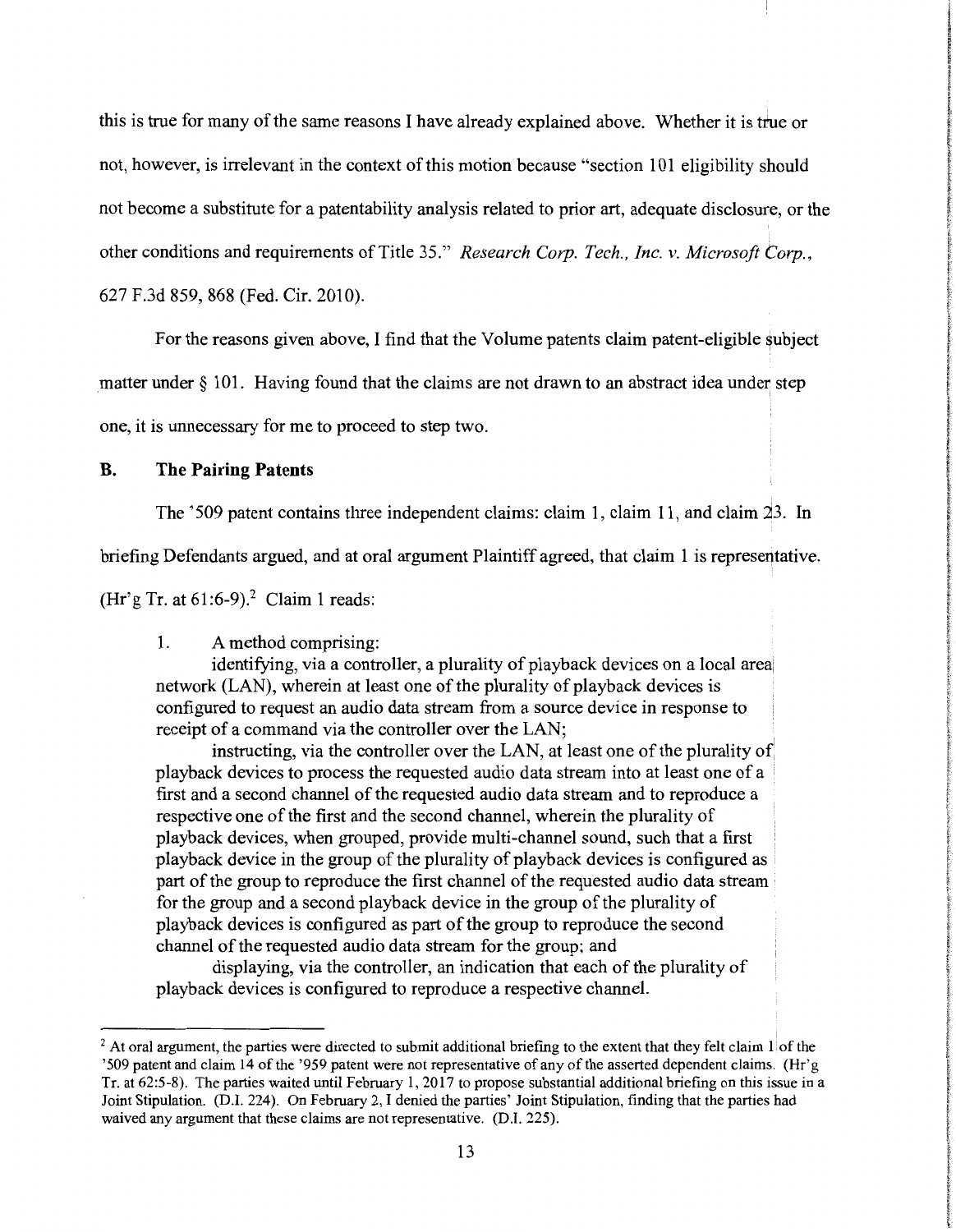('509 patent, claim 1). The '959 patent contains two independent claims. In briefing Defendants

argued, and at oral argument Plaintiff agreed, that claim 14 is representative. (Hr'g Tr. at 61:6-9).

Claim 14 reads:

14. A method for outputting audio in a multi-channel listening environment, wherein the method is performed by a playback device, the method comprising: receiving audio data over a network;

processing the audio data before the playback device outputs audio from a plurality of speaker drivers based on the audio data;

when the playback device is configured for a first type of pairing, performing a first equalization of the audio data before outputting audio based on the audio data from the plurality of speaker drivers;

when the playback device is configured for a second type of pairing, performing a second equalization of the audio data before outputting audio based on the audio data from the plurality of speaker drivers.

('959 patent, claim 14).

Defendants argue that the claims of the '509 patent are directed to the abstract idea of "grouping and controlling audio players." (D.I. 117 at 19). According to Defendants, the method described in claim 1 forms "the very foundation of any audio system with more than one speaker." *(Id.).* As to the '959 patent, Defendants argue that the claims are directed to the abstract idea of "changing audio settings based on programmed instructions." *(Id.* at 23). Defendants further allege that the claims of this patent "are so broad and abstract as to encompass the same general idea and practice identified in the '509 patent." *(Id.).* As with the other patents at issue in this motion, Defendants argue that the claimed methods from both of the Pairing patents "can be performed entirely by humans." *(Id.).* 

Plaintiff respond that the claims of both of the Pairing patents "are directed to sev¢ral specific improvements in existing audio system technology." (D.I. 126 at 17, 21). Plaintiff also takes issue with Defendants' contention that the claimed methods can be performed by humans.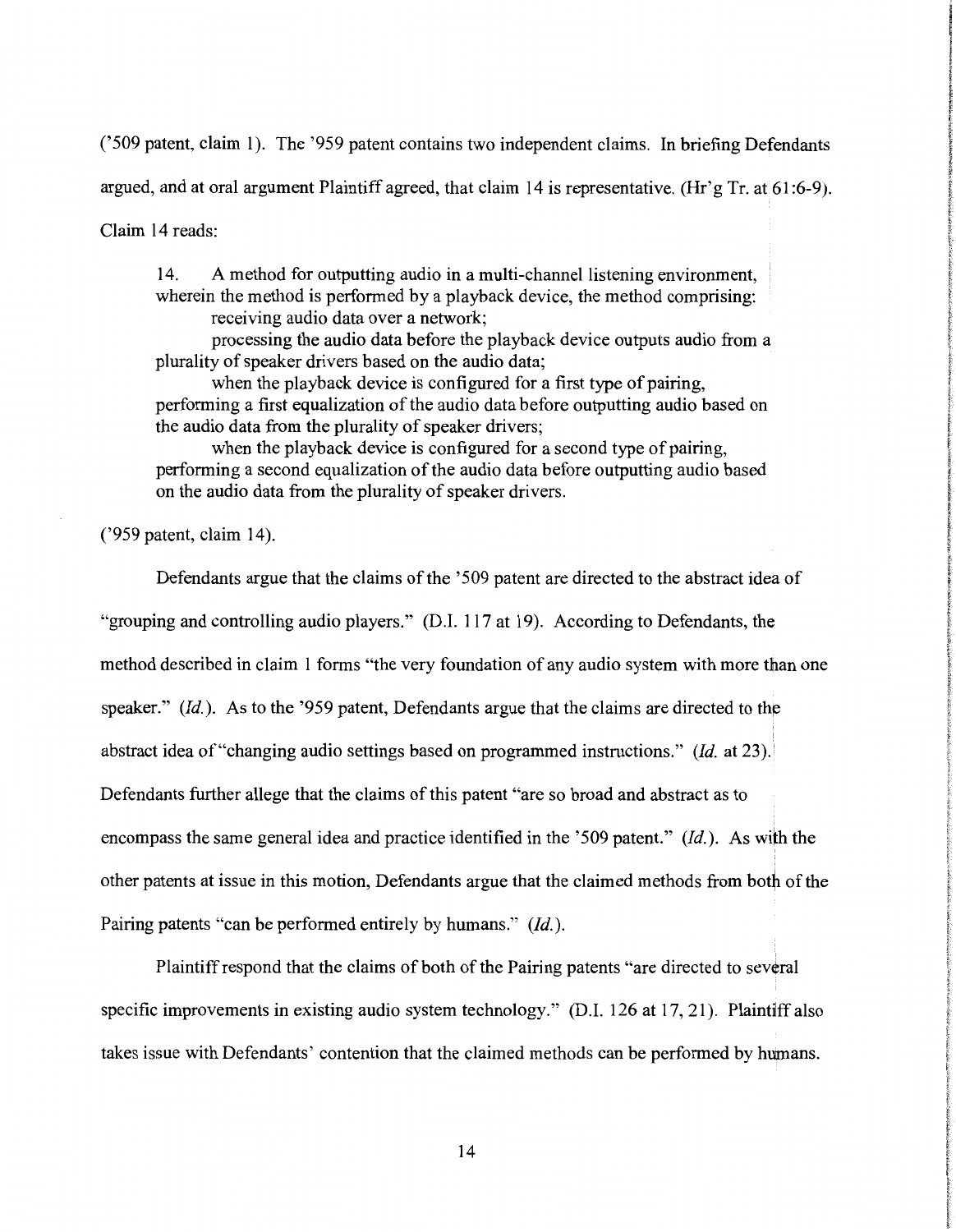*(Id.* at 19, 22). Plaintiff further argues, as with the Volume patents, that Defendants have advanced an oversimplified characterization of the claims. *(Id.* at 19).

Defendants make the same arguments here as they did for the Volume patents. I again reject those arguments. As with the Volume patents, I agree with Plaintiff that Defendants' characterization of the purportedly abstract idea is oversimplified. Just as with the Volume patents, the Pairing patents claim methods that involve specific devices (playback devices and controllers) that are described in detail in the specifications. ('509 patent at 5:63-8:50; '959 patent at 7:8-13:10). Furthermore, as with the Volume patents, the claimed methods do not represent simply an automation of something done manually. Rather, the method of claim 1 the '509 patent requires using a controller to identify the playback devices on a local area network, instruct some of the devices to each output different channels of audio data, and display on the controller's screen which device is outputting which channel. In order to perform this method manually, leaving aside the steps involving using a controller or displaying on the screen of the controller, a person would have to manually rewire the devices each time a new selection is made for which devices are to output which channels. Similarly, the method of claim 14 of the '959 patent is performed by the playback device and involves receiving and then processing audio data, recognizing the type of pairing that has been selected for that playback devices, performing an equalization previously specified for that type of pairing, and then outputting audio. This simply is not the kind of method that could be performed manually and, even if it were, automating the method as claimed represents a substantial improvement to the functionality of a specific device. I also reject Defendants' argument that the claims of the '959 patent "are so broad and abstract as to encompass the same general idea and practice identified in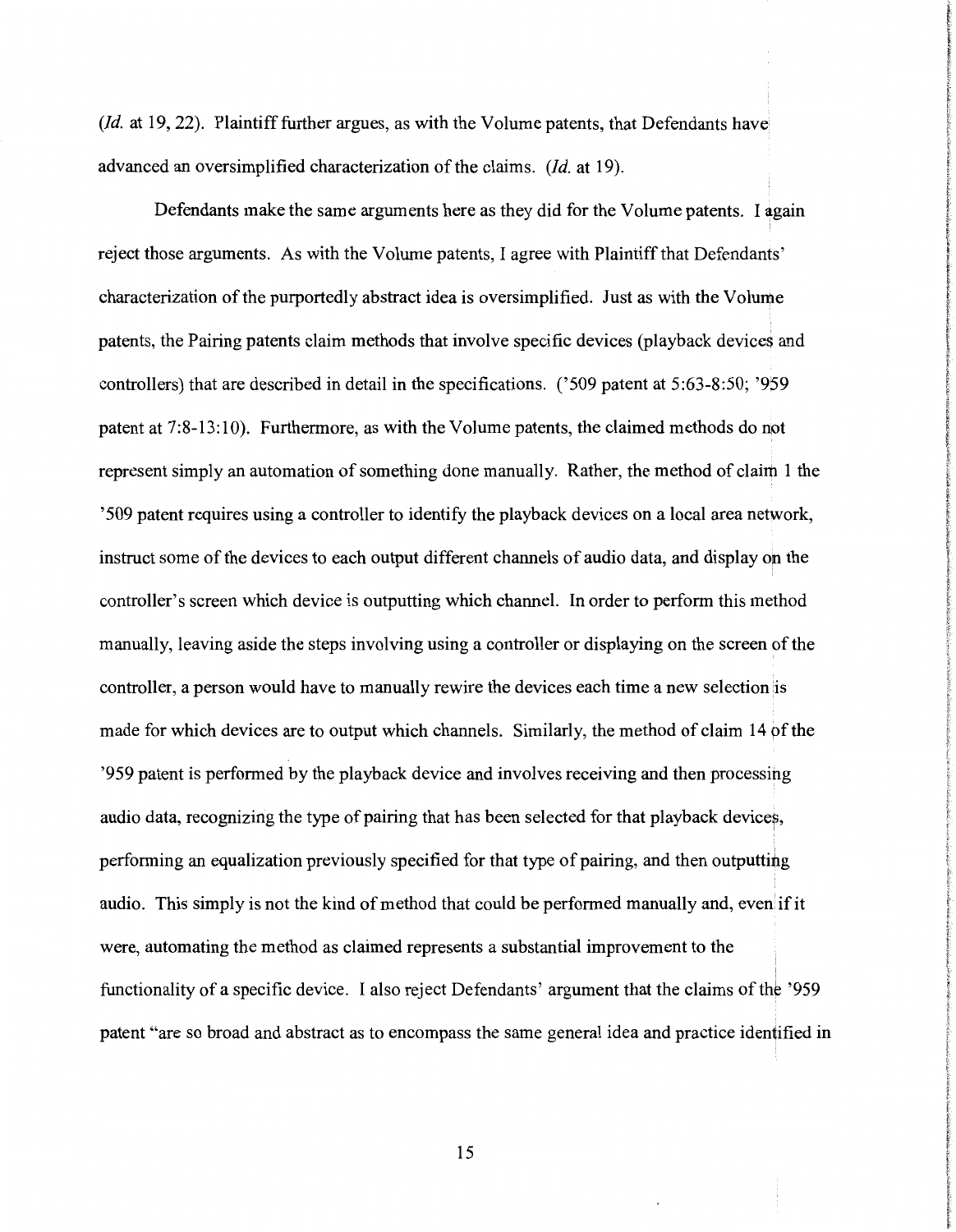the '509 patent." (D.I. 117 at 23). It seems clear to me that the two patents claim substantially different methods even if it could also be said they address "the same general idea."

At oral argument, Defendants drew an analogy between this case and the claims at issue in *Personalized Media.* (Hr'g Tr. at 12:16-13:2). *Personalized Media* involved a claim "directed to the abstract idea of using personal information to create a customized presentation." *Personalized Media Commc'ns, LLC v. Amazon.com, Inc., 161 F. Supp. 3d 325, 330 (D. Del.* 2015), *aff'd,* 2016 WL 7118532 (Fed. Cir. Dec. 7, 2016). The claim in *Personalized Meqia,*  however, is not analogous to the claims of the Pairing patents. These patents, like the Volume patents, are not about organizing, manipulating, or distributing information. Rather, these patents claim improvements to specific devices, not generic technology, and the methods involve controlling the devices to effect tangible changes in their configurations. For these reasons, I find that the Pairing patents claim patent-eligible subject matter under§ 101.

Having found that the claims are not drawn to an abstract idea under step one, it is unnecessary for me to proceed to step two.

#### IV. **CONCLUSION**

For the reasons set forth above, the motion for judgment on the pleadings for lack of patentable subject matter (D.I. 116) will be denied. An appropriate order will be entered.